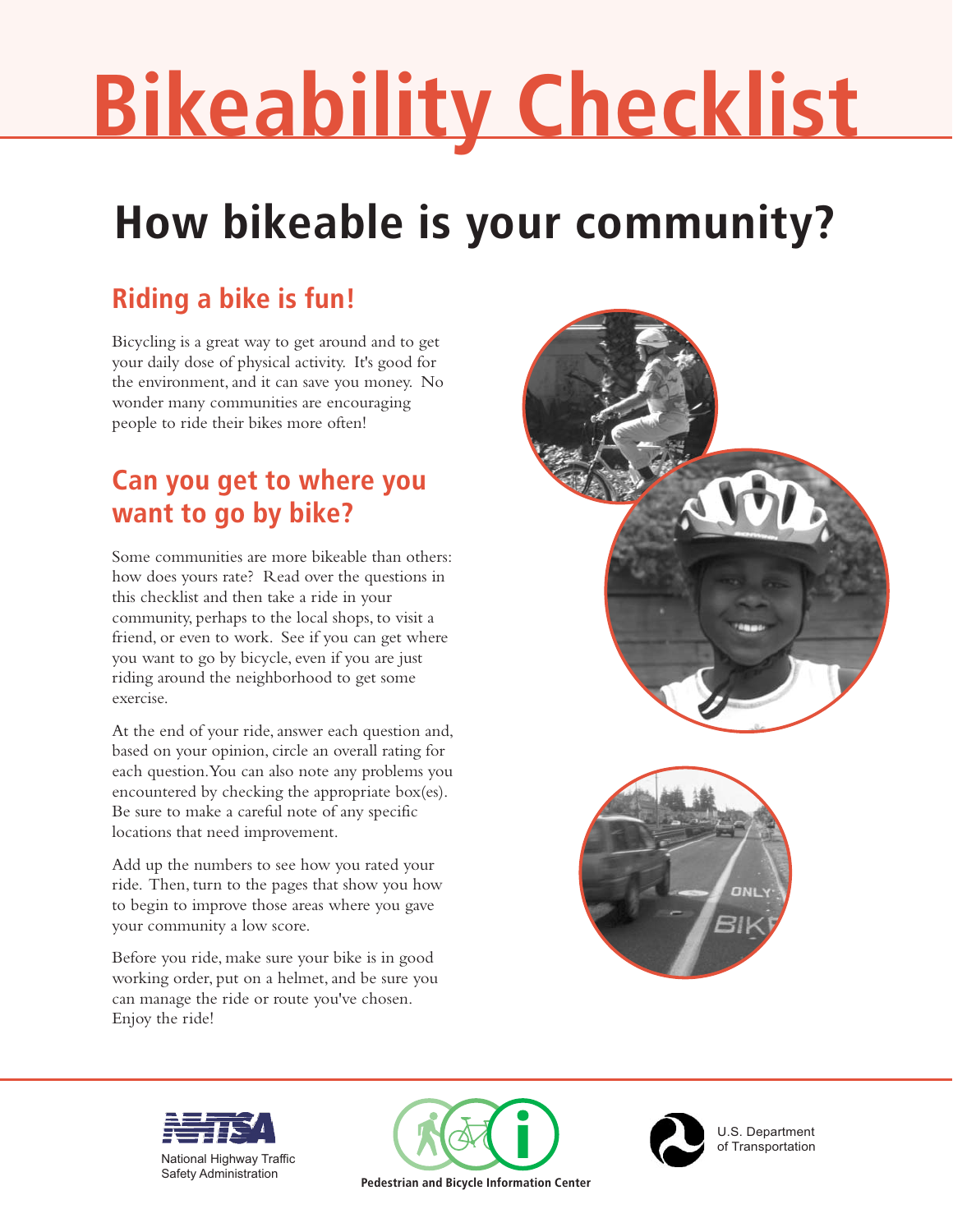## **Go for a ride and use this checklist to rate your neighborhood's bikeability. How bikeable is your community?**

**Location of bike ride (be specific):** 

**\_\_\_\_\_\_\_\_\_\_\_\_\_\_\_\_\_\_\_\_\_\_\_\_\_\_\_\_\_\_\_\_** 

**Rating Scale:**

**123456 awful many problems some problems good excellent very good**

### **1. Did you have a place to bicycle safely?**

#### **a) On the road, sharing the road with motor vehicles?**

- $\Box$  Yes  $\Box$  Some problems (please note locations):
	- $\Box$  No space for bicyclists to ride
	- Bicycle lane or paved shoulder disappeared
	- $\Box$  Heavy and/or fast-moving traffic
	- $\Box$  Too many trucks or buses
	- $\Box$  No space for bicyclists on bridges or in tunnels

\_\_\_\_\_\_\_\_\_\_\_\_\_\_\_\_\_\_\_\_\_\_\_\_\_\_\_\_\_\_\_\_\_\_\_\_\_

- Poorly lighted roadways
- Other problems: \_\_\_\_\_\_\_\_\_\_\_\_\_\_\_\_\_\_\_\_\_\_\_

#### **2. How was the surface that you rode on?**

#### $\Box$  Good  $\Box$  Some problems, the road or path had:

- □ Potholes
	- □ Cracked or broken pavement
	- Debris (e.g. broken glass, sand, gravel, etc.)
- □ Dangerous drain grates, utility covers, or metal plates
- $\Box$  Uneven surface or gaps
- $\Box$  Slippery surfaces when wet (e.g. bridge) decks, construction plates, road markings)

\_\_\_\_\_\_\_\_\_\_\_\_\_\_\_\_\_\_\_\_\_\_\_\_\_\_\_\_\_\_\_\_\_\_\_\_\_

- Bumpy or angled railroad tracks
- $\Box$  Rumble strips
- Other problems: \_

#### **b) On an off-road path or trail, where motor vehicles were not allowed?**

#### $\Box$  Yes  $\Box$  Some problems:

- $\Box$  Path ended abruptly
- $\Box$  Path didn't go where I wanted to go
- $\Box$  Path intersected with roads that were difficult to cross
- Path was crowded
- Path was unsafe because of sharp turns or dangerous downhills

 $\_$ 

- $\Box$  Path was uncomfortable because of too many hills
- $\Box$  Path was poorly lighted
- Other problems: \_\_\_\_\_\_\_\_\_\_\_\_\_\_\_\_\_\_\_\_\_\_\_

#### **Overall "Safe Place To Ride" Rating:** (circle one)

 **1 2 3 4 5 6**

#### **Overall Surface Rating:** (circle one)

 **1 2 3 4 5 6**

#### **3. How were the intersections you rode through?**

#### $\Box$  Good  $\Box$  Some problems:

- $\Box$  Had to wait too long to cross intersection
- $\Box$  Couldn't see crossing traffic
- $\Box$  Signal didn't give me enough time to cross the road

\_\_\_\_\_\_\_\_\_\_\_\_\_\_\_\_\_\_\_\_\_\_\_\_\_\_\_\_\_\_\_\_\_\_\_\_\_

- $\Box$  Signal didn't change for a bicycle
- **□** Unsure where or how to ride through intersection
- Other problems: \_

**Overall Intersection Rating:** (circle one)

 **1 2 3 4 5 6**

## **Continue the checklist on the next page...**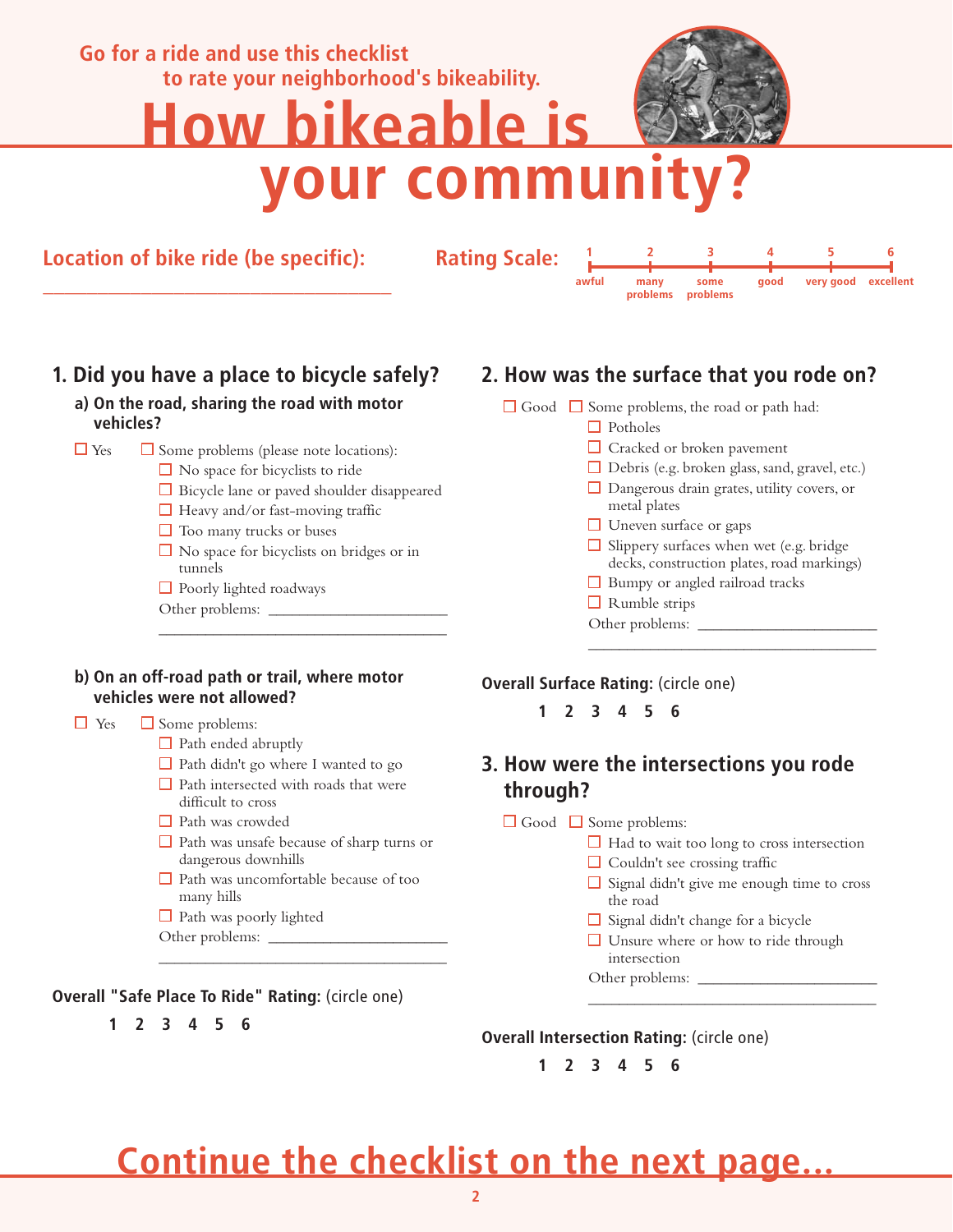#### **4. Did drivers behave well?**



#### **Overall Driver Rating:** (circle one)

 **1 2 3 4 5 6**

#### **5. Was it easy for you to use your bike?**

 $\Box$  Yes  $\Box$  Some problems:

 $\Box$  No maps, signs, or road markings to help me find my way

\_\_\_\_\_\_\_\_\_\_\_\_\_\_\_\_\_\_\_\_\_\_\_\_\_\_\_\_\_\_\_\_\_\_\_\_\_

- $\Box$  No safe or secure place to leave my bicycle at my destination
- $\Box$  No way to take my bicycle with me on the bus or train

 $\_$ 

- $\Box$  Scary dogs
- Hard to find a direct route I liked
- $\Box$  Route was too hilly
- Other problems: \_\_\_\_\_\_\_\_\_\_\_\_\_\_\_\_\_\_\_\_\_\_\_

#### **Overall Ease of Use Rating:** (circle one)

 **1 2 3 4 5 6**

#### **6. What did you do to make your ride safer?**

 Your behavior contributes to the bikeability of your community. Check all that apply:

- Wore a bicycle helmet
- $\Box$  Obeyed traffic signal and signs
- $\Box$  Rode in a straight line (didn't weave)
- $\Box$  Signaled my turns
- $\Box$  Rode with (not against) traffic
- $\Box$  Used lights, if riding at night
- Wore reflective and/or retroreflective materials and bright clothing
- $\Box$  Was courteous to other travelers (motorist, skaters, pedestrians, etc.)

#### **7. Tell us a little about yourself.**

 In good weather months, about how many days a month do you ride your bike?

- □ Never
- $\Box$  Occasionally (one or two)
- $\Box$  Frequently (5-10)
- $\Box$  Most (more than 15)
- □ Every day

Which of these phrases best describes you?

- $\Box$  An advanced, confident rider who is comfortable riding in most traffic situations
- $\Box$  An intermediate rider who is not really comfortable riding in most traffic situations
- $\Box$  A beginner rider who prefers to stick to the bike path or trail

#### **How does your community rate? Add up your ratings and decide.**

**(Questions 6 and 7 do not contribute to your community's score)**

| 1.    | $26 - 30$ | Celebrate! You live in a bicycle-    |
|-------|-----------|--------------------------------------|
|       |           | friendly community.                  |
| 2.    | $21 - 25$ | Your community is pretty good,       |
|       |           | but there's always room for          |
|       |           | improvement.                         |
| 3.    | $16 - 20$ | Conditions for riding are okay, but  |
|       |           | not ideal. Plenty of opportunity for |
|       |           | improvements.                        |
|       |           | 11-15 Conditions are poor and you    |
|       |           | deserve better than this! Call the   |
| 5.    |           | mayor and the newspaper right        |
|       |           | away.                                |
| Total | $5 - 10$  | Oh dear. Consider wearing body       |
|       |           | armor and Christmas tree lights      |
|       |           | before venturing out again.          |
|       |           |                                      |

#### **Did you find something that needs to be changed?**

 On the next page, you'll find suggestions for improving the bikeability of your community based on the problems you identified. Take a look at both the short- and long-term solutions and commit to seeing at least one of each through to the end. If you don't, then who will?

 During your bike ride, how did you feel physically? Could you go as far or as fast as you wanted to? Were you short of breath, tired, or were your muscles sore? The next page also has some suggestions to improve the enjoyment of your ride.

 Bicycling, whether for transportation or recreation, is a great way to get 30 minutes of physical activity into your day. Riding, just like any other activity, should be something you enjoy doing. The more you enjoy it, the more likely you'll stick with it. Choose routes that match your skill level and physical activities. If a route is too long or hilly, find a new one. Start slowly and work up to your potential.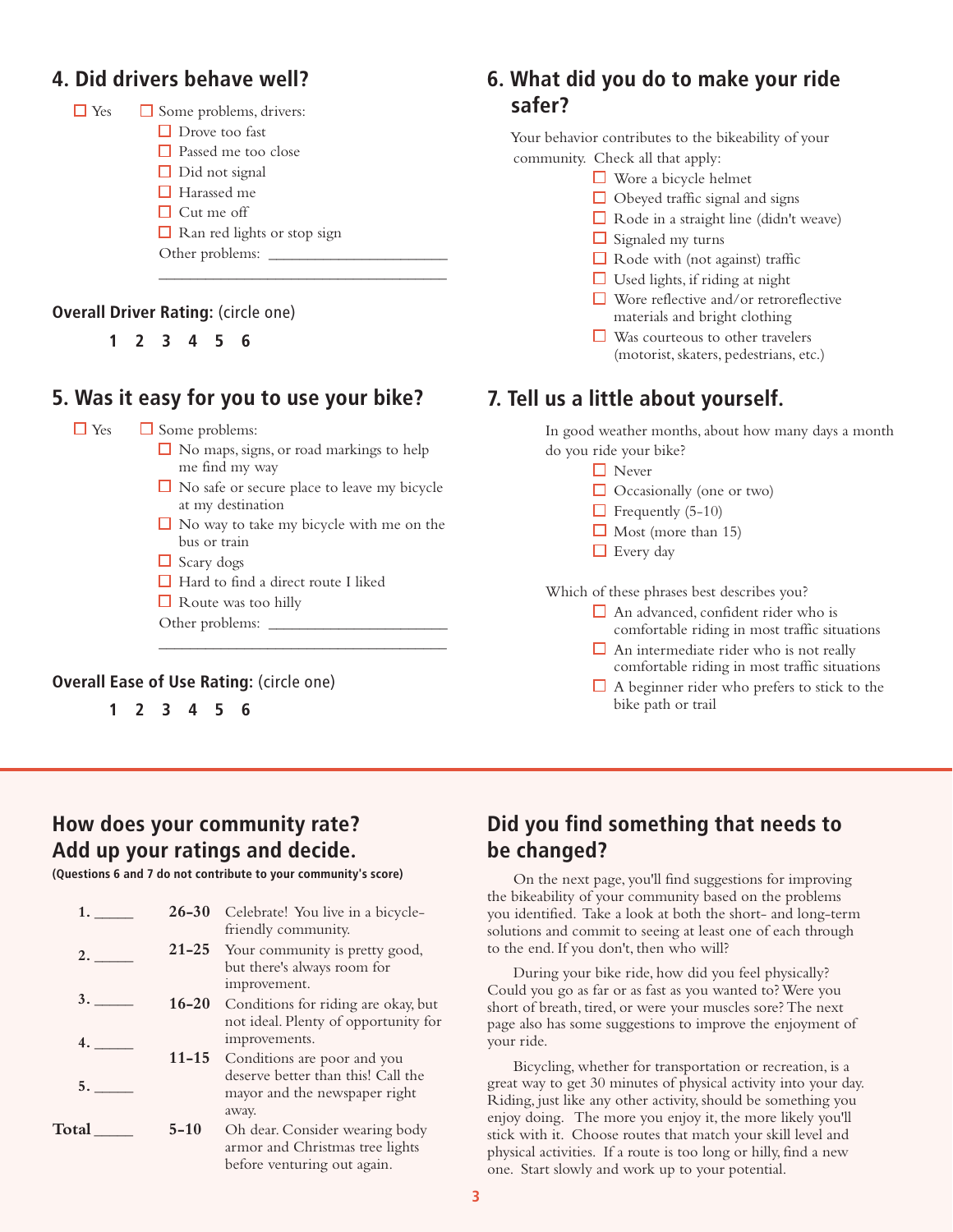#### **Now that you know the problems, you can find the answers.**



#### **1. Did you have a place to bicycle safely?**

#### **a) On the road?**

 No space for bicyclists to ride (e.g. no bike lane or shoulder; narrow lanes) Bicycle lane or paved shoulder disappeared Heavy and/or fast-moving traffic Too many trucks or buses No space for bicyclists on bridges or in tunnels Poorly lighted roadways

#### **b) On an off-road path or trail?**

 Path ended abruptly Path didn't go where I wanted to go Path intersected with roads that were difficult to cross Path was crowded Path was unsafe because of sharp turns or dangerous downhills Path was uncomfortable because of too many hills Path was poorly lighted

#### **What you can do immediately**

- pick another route for now
- tell local transportation engineers or public works department about specific problems; provide a copy of your checklist

 **score...**

- find a class to boost your confidence about riding in traffic
- slow down and take care when using the path
- find an on-street route
- use the path at less crowded times tell the trail manager or agency
- about specific problems

#### **What you and your community can do with more time**

- participate in local planning meetings
- encourage your community to adopt a plan to improve conditions, including a network of bike lanes on major roads
- ask your public works department to consider "Share the Road" signs at specific locations
- ask your state department of transportation to include paved shoulders on all their rural highways
- establish or join a local bicycle advocacy group
- ask the trail manager or agency to improve directional and warning signs
- petition your local transportation agency to improve path/roadway crossings
- ask for more trails in your community
- establish or join a "Friends of the Trail" advocacy group

#### **2. How was the surface you rode on?**

#### Potholes

 Cracked or broken pavement Debris (e.g. broken glass, sand, gravel, etc.) Dangerous drain grates, utility covers, or metal plates Uneven surface or gaps Slippery surfaces when wet (e.g. bridge decks, construction plates, road markings) Bumpy or angled railroad tracks Rumble strips

#### **3. How were the intersections you rode through?**

 Had to wait too long to cross intersection Couldn't see crossing traffic Signal didn't give me enough time to cross the road The signal didn't change for a bicycle Unsure where or how to ride through intersection

- report problems immediately to public works department or appropriate agency
- keep your eye on the road/path • pick another route until the problem is fixed (and check to see that the problems are fixed)
- organize a community effort to clean up the path
- work with your public works and parks department to develop a pothole or hazard report card or online link to warn the agency of potential hazards
- ask your public works department to gradually replace all dangerous drainage grates with more bicycle friendly designs, and improve railroad crossings so cyclists can cross them at 90 degrees
- petition your state DOT to adopt a bicycle-friendly rumble-strip policy
- pick another route for now
- tell local transportation engineers or public works department about specific problems
- take a class to improve your riding confidence and skills
- ask the public works department to look at the timing of the specific traffic signals
- ask the public works department to install loop-detectors that detect bicyclists
- suggest improvements to sightlines that include cutting back vegetation; building out the path crossing; and moving parked cars that obstruct your view
- organize community-wide, on-bike training on how to safely ride through intersections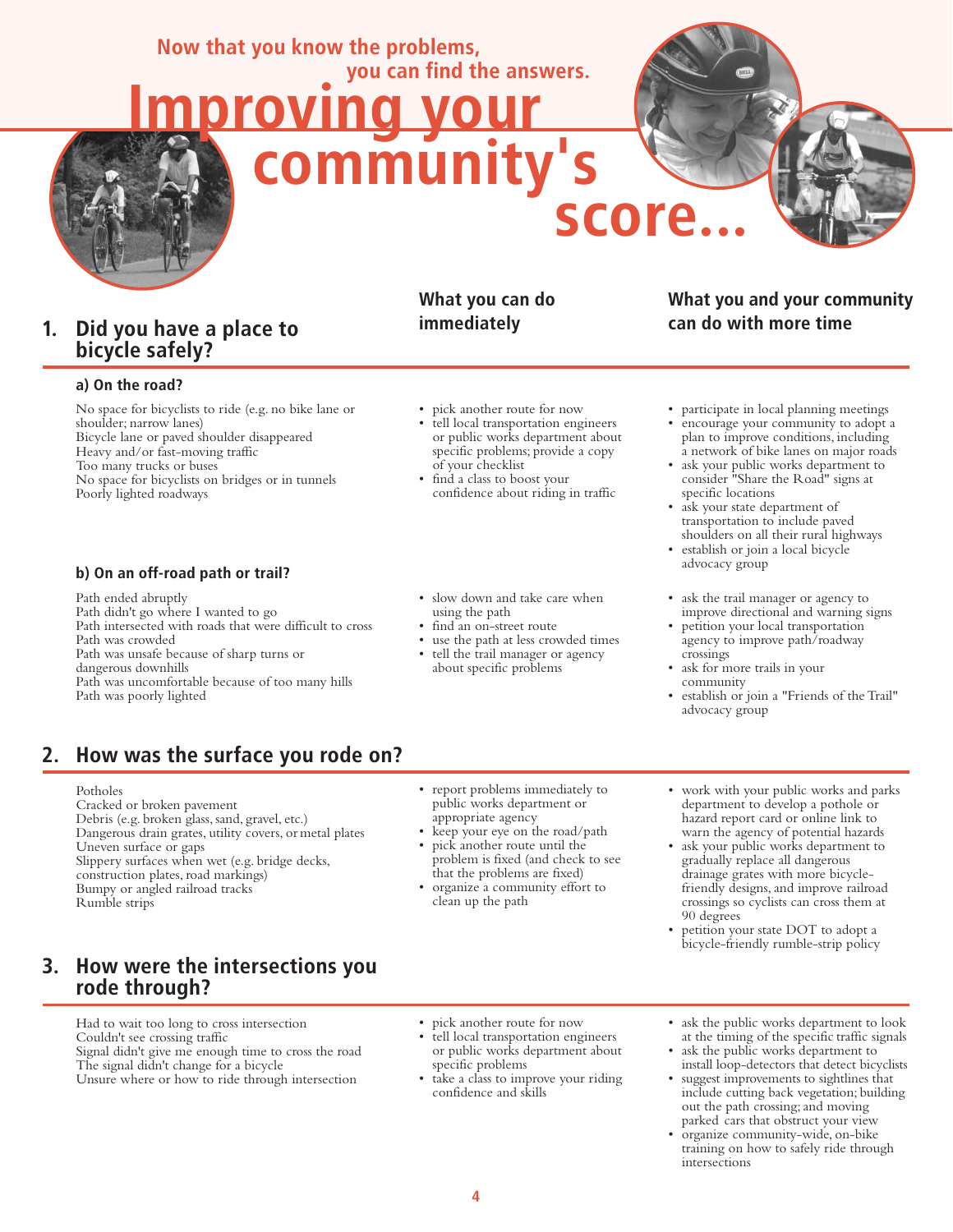## **Improving your community's score...**

**(continued)**

#### **What you can do immediately**

#### **4. Did drivers behave well?**

 Drivers: Drove too fast Passed me too close Did not signal Harassed me Cut me off Ran red lights or stop signs

#### **5. Was it easy for you to use your bike?**

 No maps, signs, or road markings to help me find my way

 No safe or secure place to leave my bicycle at my destination

 No way to take my bicycle with me on the bus or train Scary dogs Hard to find a direct route I liked

Route was too hilly

#### **6. What did you do to make your ride safer?**

 Wore a bicycle helmet Obeyed traffic signals and signs Rode in a straight line (didn't weave) Signaled my turns Rode with (not against) traffic Used lights, if riding at night Wore reflective materials and bright clothing Was courteous to other travelers (motorists, skaters, pedestrians, etc.)

- report unsafe drivers to the police set an example by riding
- responsibly; obey traffic laws; don't antagonize drivers • always expect the unexpected
- work with your community to raise awareness to share the road

• plan your route ahead of time find somewhere close by to lock your bike; never leave it unlocked report scary dogs to the animal

 control department • learn to use all of your gears!

- **What you and your community can do with more time**
- ask the police department to enforce speed limits and safe driving
- encourage your department of motor vehicles to include "Share the Road" messages in driver tests and correspondence with drivers
- ask city planners and traffic engineers for traffic calming ideas
- encourage your community to use cameras to catch speeders and red light runners
- ask your community to publish a local bike map
- ask your public works department to install bike parking racks at key destinations; work with them to identify locations
- petition your transit agency to install bike racks on all their buses
- plan your local route network to minimize the impact of steep hills
- establish or join a bicycle user group (BUG) at your workplace
- go to your local bike shop and buy a helmet; get lights and reflectors if you are expecting to ride at night
- always follow the rules of the road and set a good example
- take a class to improve your riding skills and knowledge
- ask the police to enforce bicycle laws
- encourage your school or youth agencies to teach bicycle safety (on-bike)
- start or join a local bicycle club
- become a bicycle safety instructor